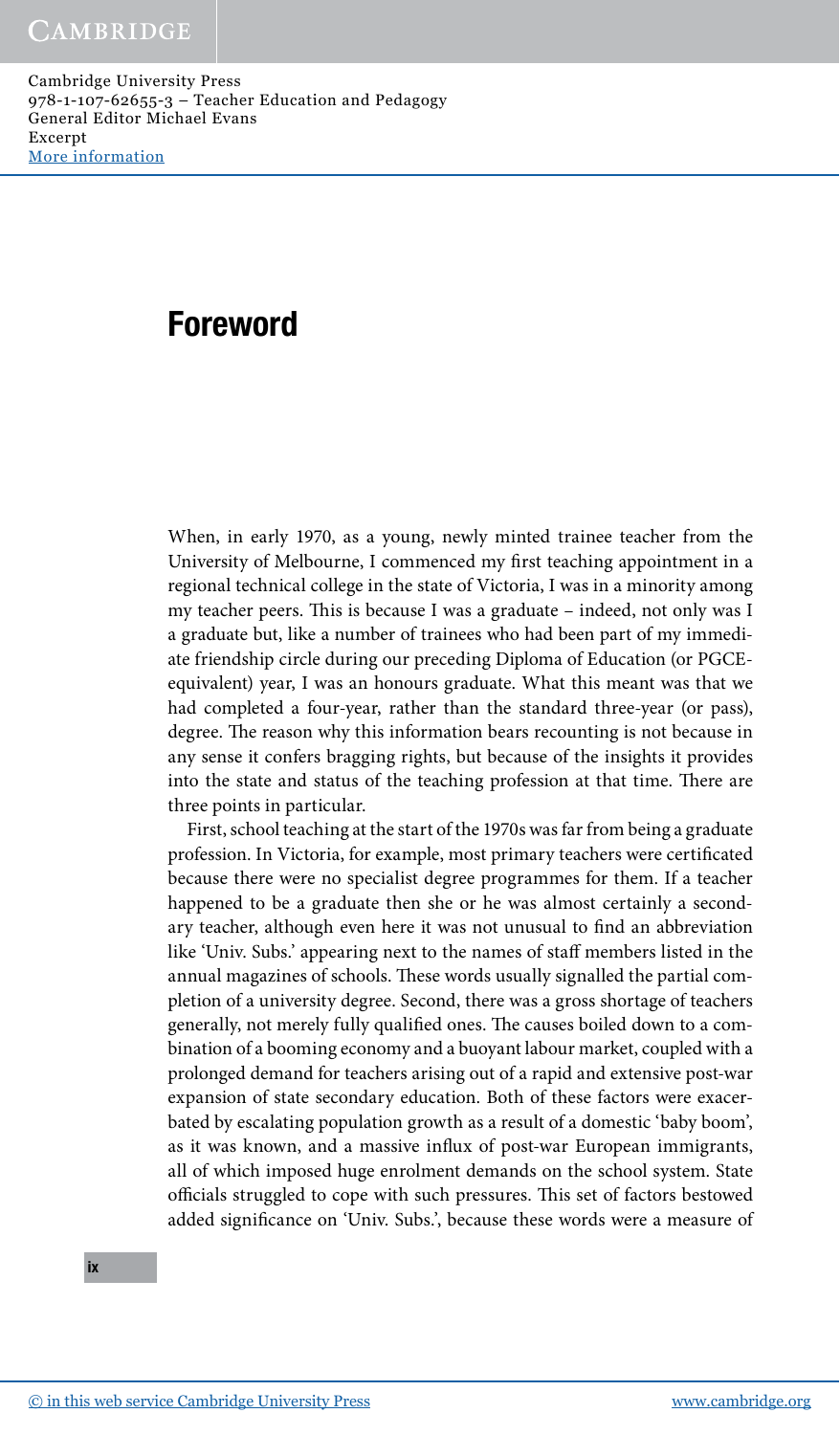## x Foreword

the desperation of the employing authority (the state Education Department) to be able to staff schools. (In cases of extreme staff shortages, a joke among teachers at the time was that, provided a person could stand on two legs and remain vertical for up to six or seven hours a day, then the Department would be more than likely to offer her or him employment.) Third, most of us young graduates had been recruited into teaching as a result of the receipt of teaching bursaries. These were known as studentships. A generous scheme had been introduced by the state government in the early 1950s and, until it was eventually phased out two decades or so later, its provisions covered the cost of four (or in my case, five) years of university tuition fees. Depending on the level of one's parents' income, it also provided a modest weekly living allowance. In return for the state of Victoria's largesse, each of us trainees signed an agreement to teach for at least three years following graduation and training. This teaching bursary set-up was truly remarkable, and one of its unintended consequences was to create a social-mobility conveyer belt for thousands of the offspring of middle, lower middle and working class families who benefited from a tertiary education that otherwise would have been beyond the financial reach of their parents.

Fast-forward about four decades and what do we find? For the most part, in the UK, Australia and beyond (although by no means universally across the globe), school teaching, in the primary and secondary sectors, has become a graduate profession. What this means is that preparation for training and for subsequent employment is available solely to university graduates. A number of factors have made this possible, but achievement of graduate status has been facilitated especially by the recent incorporation of what were previously stand-alone teacher training colleges into university faculties of education. Being qualified for a 'graduate profession', however, does not necessarily provide university graduates with guaranteed employment as teachers. This is because one can attain graduate status, and yet not be admitted to a training year (there may be insufficient funded places or one may not meet the selection criteria) and, even if admitted, one might not necessarily secure employment on the completion of training (the supply of vacant posts in a teaching subject may exceed demand). If, then, the battle to achieve a graduate profession has largely been won – 'battle', because, as I recall, one of the key planks in the professional action campaign of a teacher union in Victoria in the early 1970s was for 'control of entry' – what are the issues that are of current concern to the teaching profession?

 Overwhelmingly, among OECD member and partner countries, the focus of interest is on aspects of teacher quality: the recruitment, first, not merely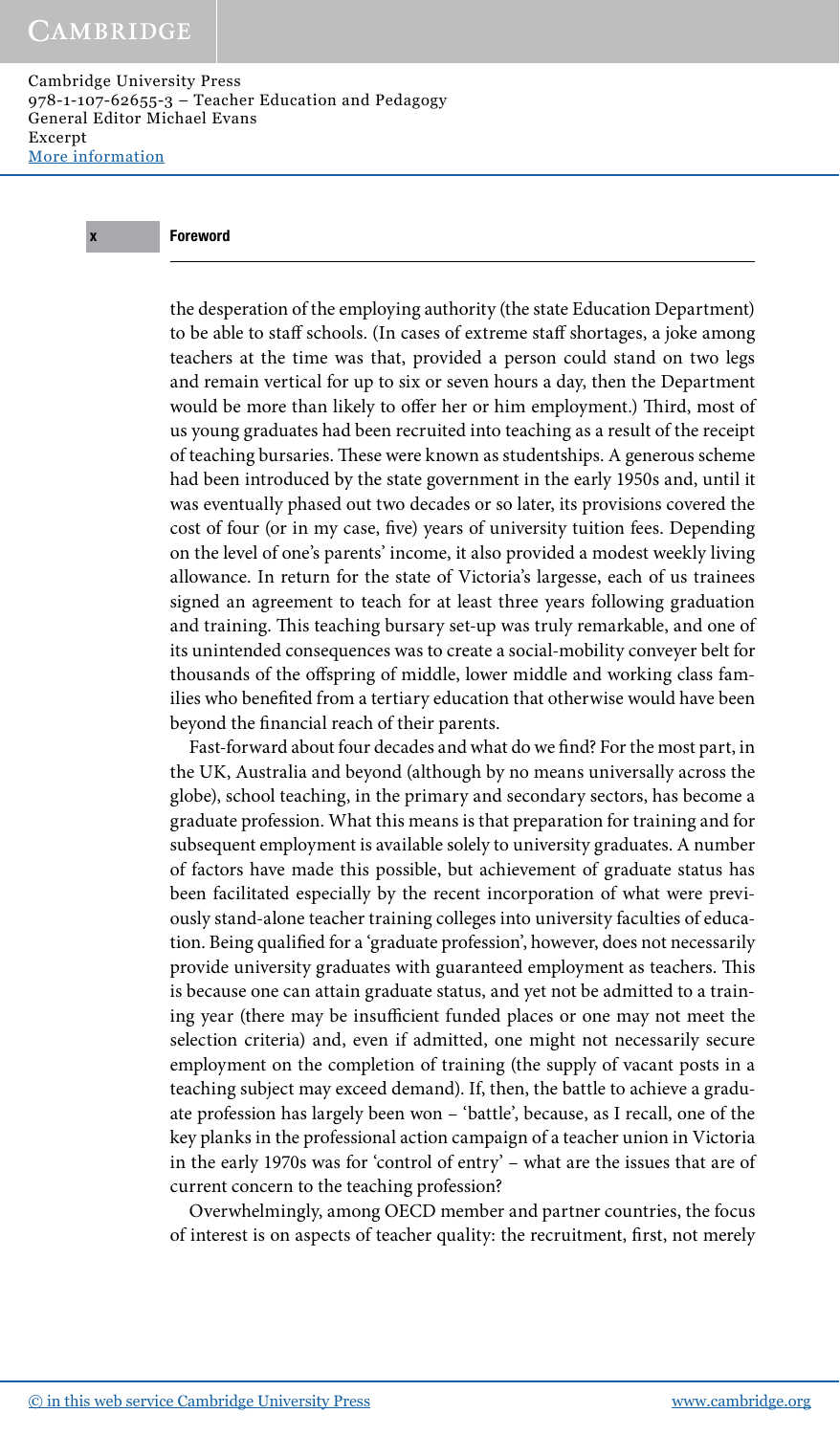# xi Foreword

of graduates, but of high-quality graduates; second, the ongoing professional development of such top-flight teachers; and, finally, the retention of as many as possible of them in the interests of system sustainability. Indeed, the OECD published a landmark report in 2005, *Teaching Matters* , which outlined in detail (and legitimated) this agenda. Thus, in England, in *The Importance of Teaching* (the Schools White Paper), there is the following passage (p. 9, para. 7):

All the evidence from different education systems around the world shows that the most important factor in determining how well children do is the quality of teachers and teaching. The best education systems in the world draw their teachers from among the top graduates and train them rigorously and effectively, focusing on classroom practice. They then make sure that teachers receive effective professional development throughout their career[s], with opportunities to observe and work with other teachers, and appropriate training for leadership positions.

 However, if in fact there is broad agreement that these aspects (attraction and recruitment, selection and certification, development and retention) constitute the key ends of policy, does that mean that the 'policy wars' in education have reduced themselves to straightforward arguments about means, rather than ends? Are they about the respective merits of HEI-based and schoolbased training provision (or combinations of both through university–school partnership agreements), about the merits of various incarnations of graduate teaching programmes, about whether the profession is better served by the provision of undergraduate education degrees (an innovation of the 1970s and 1980s) or by the traditional model of training (at least for secondary teaching) of 3+1 HEI provision?

The answer, not surprisingly, has to be no, which is to say that despite the advancements made in teaching between then (1970s) and now, some of the key questions that required answers earlier on still demand them in 2012. Such questions are left begging by the resort to such words as 'profession' and 'professional'. In respect of teaching, then: Who counts as the profession? Who speaks on its behalf? And, what does it mean to be a professional? The answer to the first question is not self-evident: lots of people teach, not simply teachers. To take an illustrative example, when the founders of the Australian College of Education gathered in the late 1950s to create a college, they wrestled with who to include and who to exclude, and they ended up inviting to the foundation seminar not merely teachers and heads of schools (from state and independent sector schools), but also university professors (including those in disciplines other than education) and officials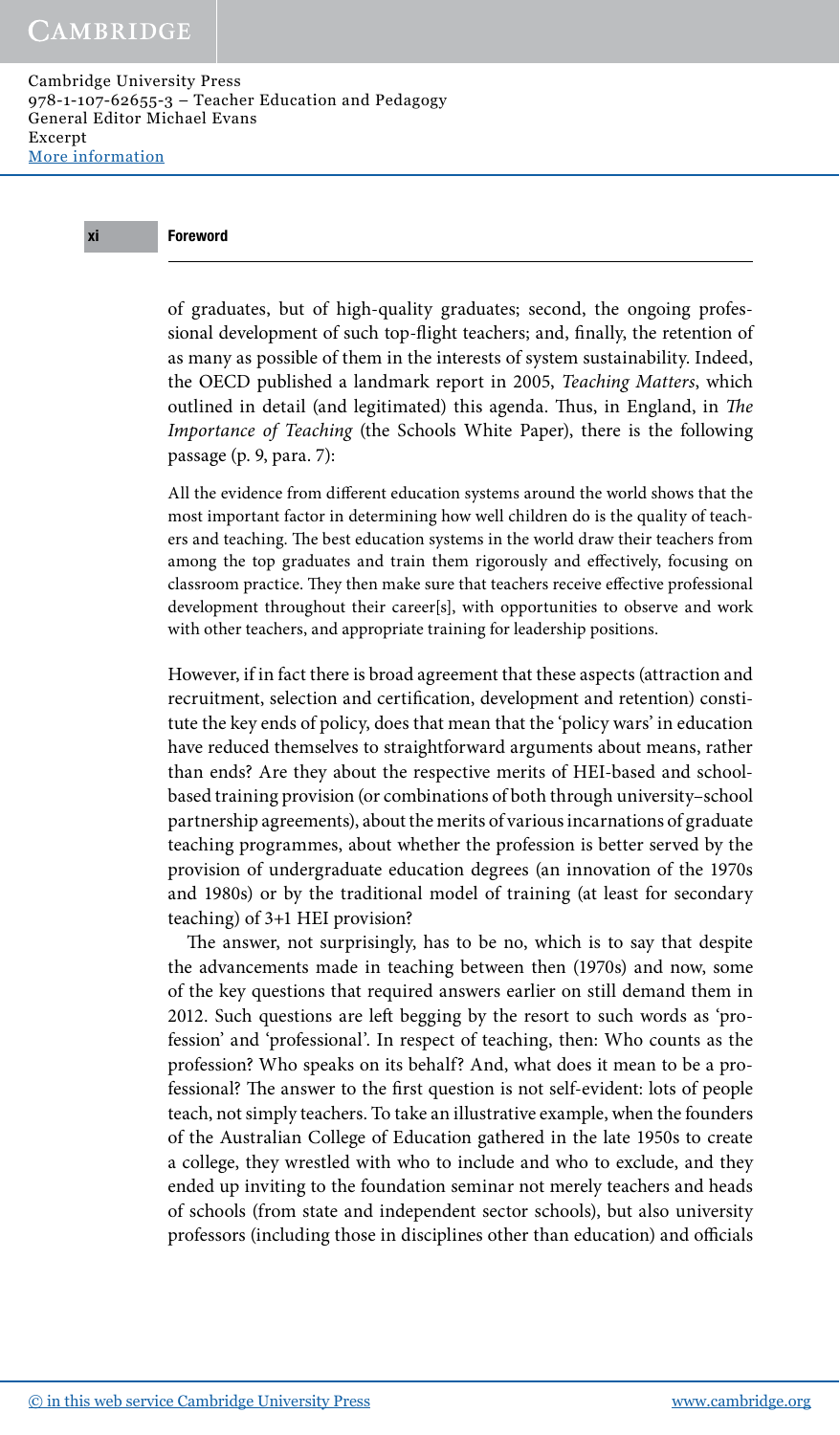# xii Foreword

from the various state jurisdictions. The answer to the question about professional voice and who should speak for teachers and teaching is also not clear-cut. At the time of writing, the idea of a college of teachers in England is gathering some momentum (in the press and in a House of Commons Select Committee report) and yet much of the tone and content of documents that have emanated from Whitehall (both from the current and previous HMGs) suggest that politicians, ministers and secretaries of state are presuming to speak on behalf of the teaching profession. Would they dare to adopt a similar stance in respect of the legal or medical professions? And, if the answer is no, then what does the fact that they do so in respect of teaching tell us about the teaching profession?

 As for the question of what it means to be a professional, when many years ago the American sociologist Amitai Etzioni wrote about the 'semi- professions', he argued that some occupations (including teaching) exemplified semiprofessionalism at best. That is, such was their standing that they could not hope to attain the status and prestige of the likes of medicine and law. The point which Etzioni was making was that, in the end, full professional status is anchored in a claim to the possession of distinctive and complex knowledge. While the claim to professional status may be dismissed as peripheral to the central concerns of colleagues in teaching and teacher education – because our overriding interest is in improvements in pedagogy, teaching and learning, curriculum and assessment – Etzioni's point about knowledge is absolutely central to this interest. What, for example, are the grounds on which our claims to know best as educators and as teacher educators rest? What, if teachers are to be highly accomplished teachers who are able to improve student learning, do they need to know and to be able to do? In short, is there such a thing as a distinctive knowledge base (or bases) for teaching and, if there is, what does it comprise? To what extent is teaching knowledge and teacher education knowledge, as Linda Darling-Hammond (among others) has asked recently, grounded in something that might be thought of as the wisdom or craft of practice or in something much less elusively defined and more systematically ordered?

Some questions to ponder, then, include:

- What counts as teacher knowledge, and teacher education knowledge?
- What is the justification for these knowledge claims?
- Who decides what counts as warranted pedagogical content knowledge and subject content knowledge?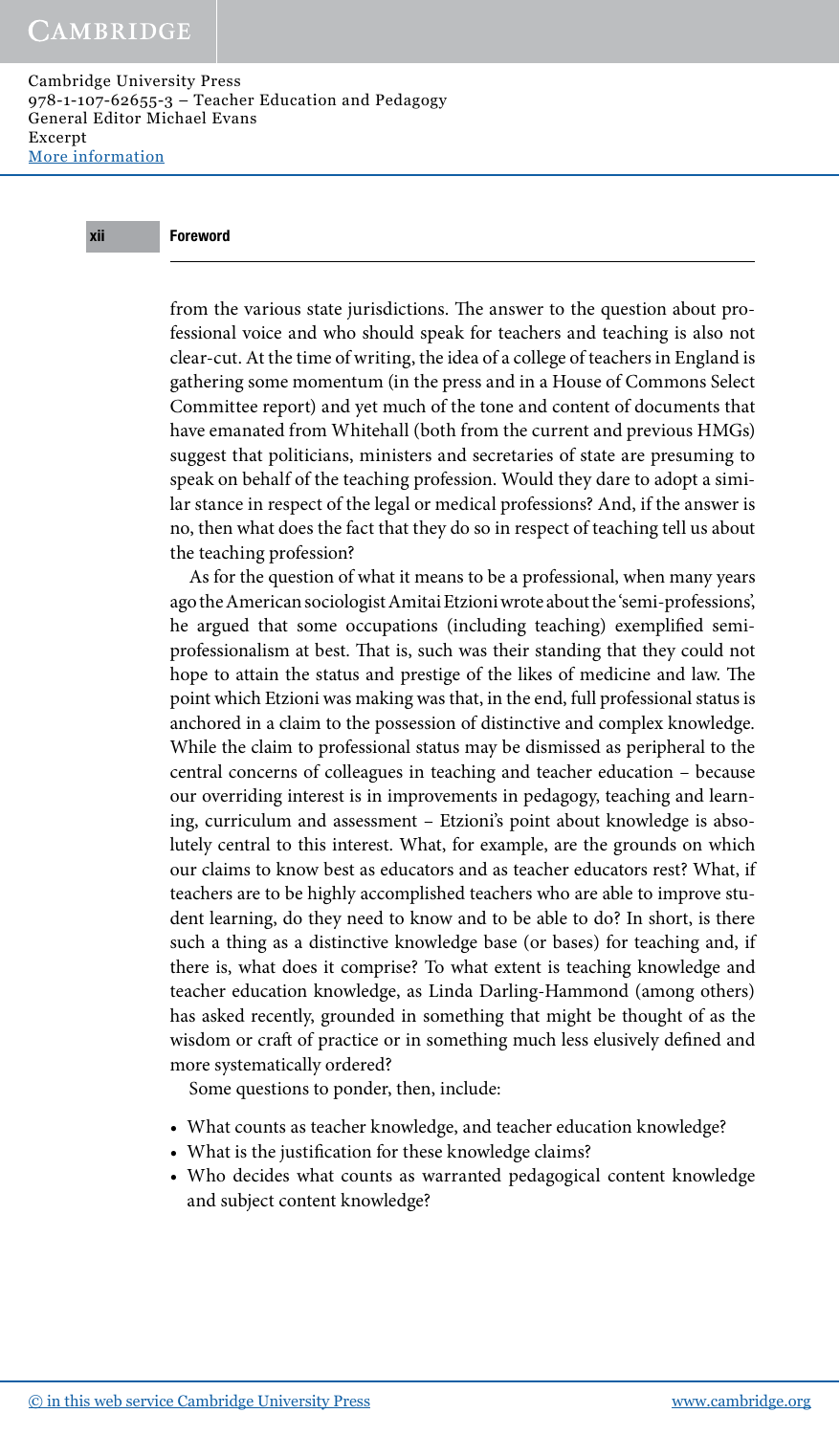| ---         |
|-------------|
|             |
| 31 I I<br>и |
|             |
|             |

# **Foreword**

- If the answer is 'the profession', who or what is the profession in teaching? And who is it that speaks for or on behalf of the profession? Are we talking about one professional voice or a number of voices?
- What, next, is professionalism? Whose territory is this and who is authorized to make pronouncements about it?
- What about de-professionalization (or even the proletarianization of teaching), which is an accusation levelled by critics over the last couple of decades at the effects of policies of governments of all persuasions? Is there any substance to this claim?
- And finally, who decides on or determines what 'quality' means in education and learning? If it is teachers and teacher educators, based on a warranted claim to know, then how is it that governments see themselves as being in the business of determining quality? If governments have a role to play in these areas of professional knowledge and practice, and quality teaching and learning, what is that role?

 I have dwelt in this preface on these aspects of teacher professionalism, because they are implicit or partially explicit in so much that is currently said, written and done in the subject area of this book. What is clear is that, just as in 1970, there is much unfinished business to be attended to in teacher education and pedagogy.

> Peter Gronn Professor of Education Head of Faculty University of Cambridge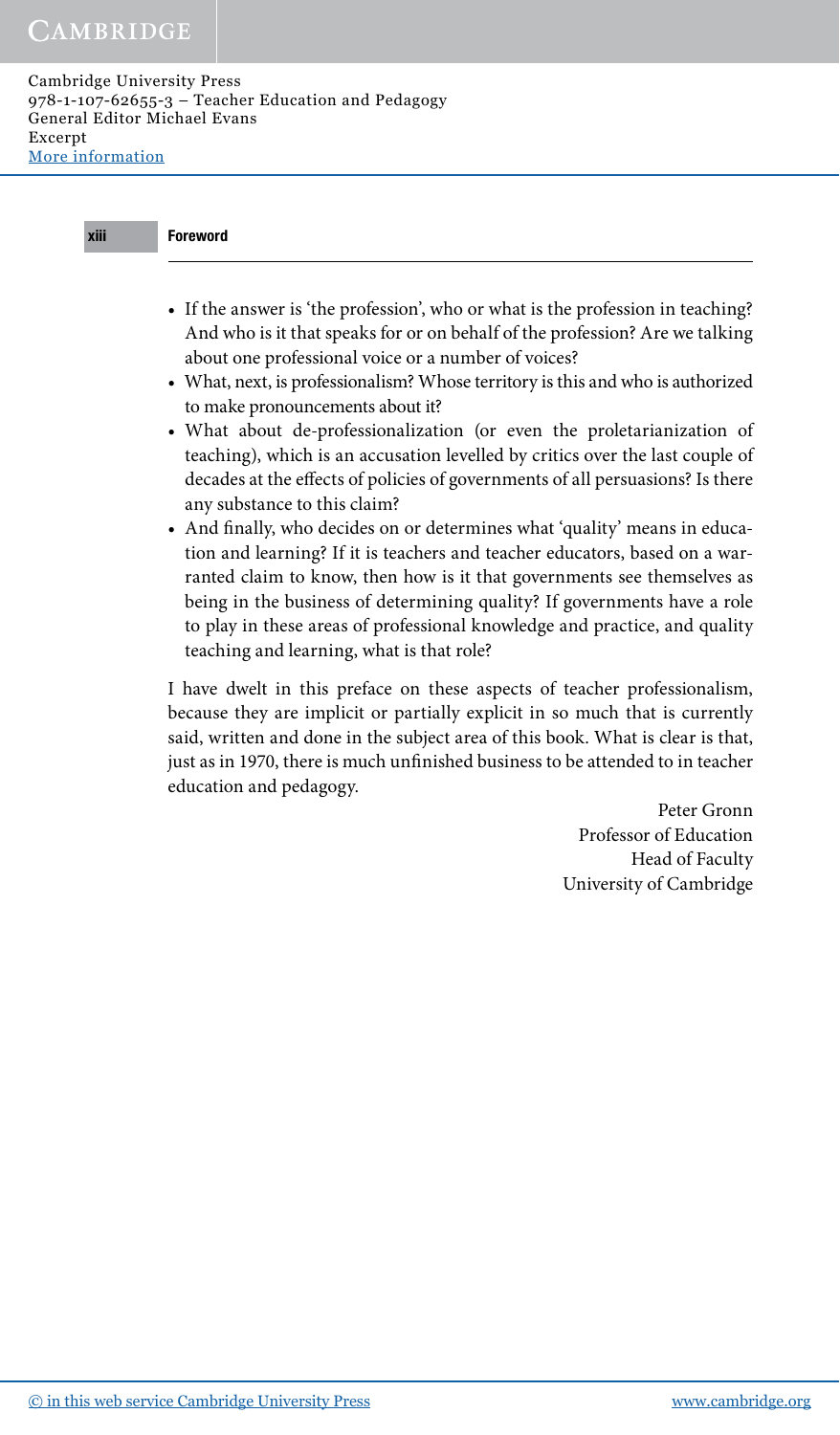# Introduction

Michael Evans

 In April 2012, the House of Commons Select Committee in the UK published its final report following a wide-ranging inquiry into the government's reforms of teacher education in this country. A salient and, for many, welcome conclusion reached by the Committee was its endorsement of the importance of university–school collaboration in this enterprise: 'We are left in little doubt that partnership between schools and universities is likely to provide the highest-quality initial teacher education' (House of Commons, 2012). Despite the volumes that have been written on teacher education policy and practice in the UK and abroad, researchers, policy-makers and practitioners continue to wrestle with issues and understandings of what constitutes effective practice and the role of partnerships in this process. As part of this debate and the search for a collective vision of teacher education, the Faculty of Education at the University of Cambridge held an international symposium on 24–5 March 2011 entitled: 'Cambridge symposium on pedagogy and teacher education: formulating an agenda for the future'. The chapters in this book have their origin in papers given at that symposium.

 Research, theory, policy and practice are key themes and perspectives that structure the discussions and arguments represented in the chapters in this book. Different chapters focus on different combinations of these perspectives with different areas of emphasis, but the reader will find, I hope, a logic and value in the sequencing of contributions, as indicated in my summary in this introduction. Beyond the three groupings that I indicate below, the book as a whole aims to provide a broad theoretical and policy-related canvas against which a more fine-grained depiction of aspects of teacher education practice are analysed.

 In the opening chapter of this book, Jean Murray presents an overview of the current context of teacher education in England that provides a fitting critical backcloth to the themes and issues that constitute the focus of the subsequent chapters. Murray provides a clear and, at times, sombre account of the development of university involvement in initial teacher education. The analysis of the 'fallout in teacher education' is partly based on a historical

xv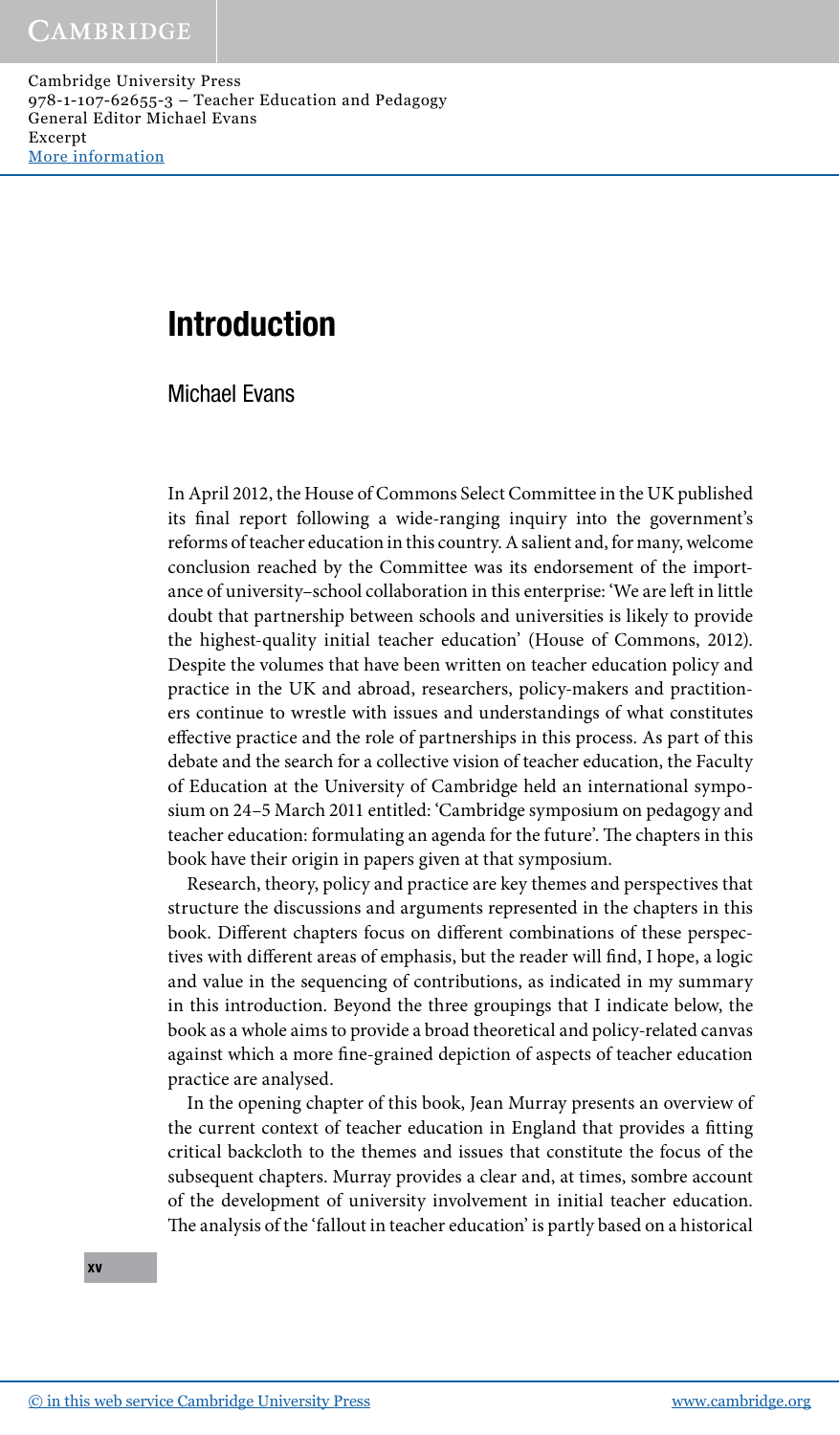# xvi Editor's Introduction

account of government intervention in this area in England and partly on the identification of four key factors which Murray sees as defining the parameters of this context: the concentration of the majority of HEI-based train ing in new universities in England (many of which currently experience financial pressures in an under-resourced research environment); neo-liberal educational policies that promote an instrumental approach to teacher education driven by increased bureaucratization and regulation; the current governmental drive to increase school-centred provision at the expense of university-based pre-service training; and the adverse, diversifying effects of university research audits leading to reduction of research funding. An important theme here, which is of universal relevance beyond the English context, is the relationship between research and teacher education. Murray points out that the dilemma of the university teacher education community in England is that, in the absence of research-informed information on teacher education, universities' confidence in influencing reform is diminished.

 In his discussion of the 'interesting times' of current teacher education reform in England, Norbert Pachler focuses his attention on the Education Act 2011 and in particular on a review of critical responses to the White Paper and the McKinsey report which was used as an evidence base for the policy formulation. The chapter summarizes key constructs that have been applied in these critiques such as 'the commodification of education' and Ball's notion of the 'policy technologies' of managerialism and performativity that are seen to motivate current policy-making in teacher education. Pachler questions the extent to which the explicit aim of the policy reform to tackle the relationship between social background and educational performance is based on intuitive assumptions on the part of policy-makers rather than on a 'solid evidence base'.

The next two chapters in this group of papers approach the policy-practice relationship from the perspective of different strands of the pre-service teacher education programme at Cambridge. In her discussion of how university–school partnerships can build 'social capital' in teacher education, Elaine Wilson argues that the networking interactions of such partnerships can lead to the creation of a sense of community and shared values between different participants in the process. The author uses social network analysis to outline how the collaboration of university and school-based trainers working with secondary science trainees on the Cambridge course has contributed to an integrated and convergent practice. In 'Developing primary trainee teachers' professional identity' Warwick *et al.* approach the partnership model of teacher education from the perspective of the development of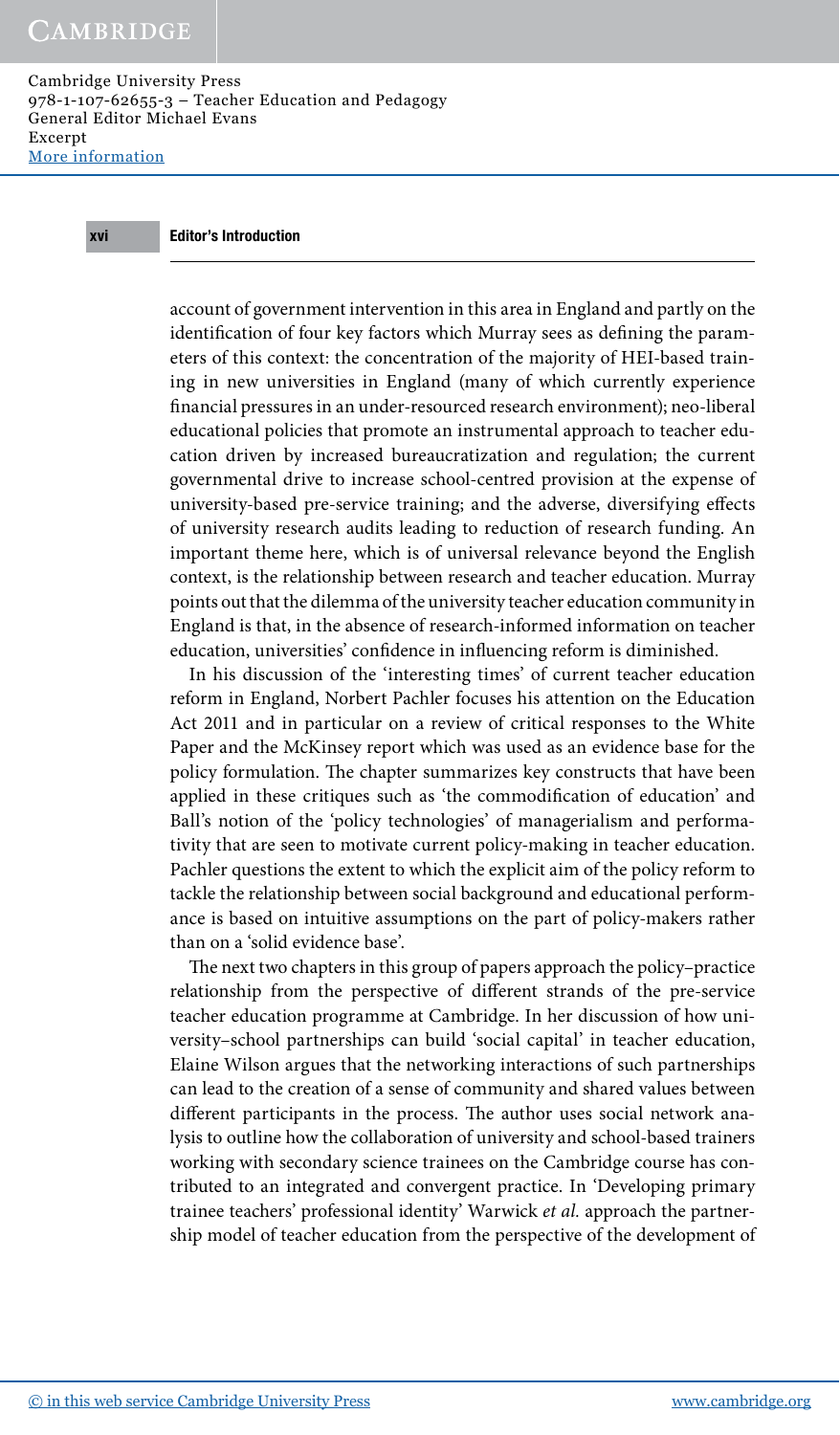# xvii Editor's Introduction

professional identity. The authors borrow the notion of 'significant narrator' (in the form of professionals in schools, university and other settings) to locate and define agency in the construction of professional identity.

The second group of chapters focuses more sharply on the relationship between research, professional development and practice, albeit from very different perspectives. In 'Coordinating professional development across contexts and role groups', Kara Jackson and Paul Cobb report on an ongoing research project partnered with four large urban districts in the USA that aims to design effective professional development paradigms for teachers of middle grades mathematics. The authors used findings from a preliminary research project to develop an 'empirically grounded theory of action' consisting of five interrelated components: coherent system of support; pull-out teacher professional development meetings; job-embedded support for teacher learning; school leadership in mathematics; and the development of schools' capacity for instructional improvement. The paper emphasizes the importance of coordination of professional development across contexts and across role groups, as well as that of the centrality of developmental work around 'high-leverage' practices, defined as commonly occurring classroom practices that when orchestrated effectively by the teacher lead to enhancement of student learning . In 'Perfection in teaching' Demetriou *et al.* approach the issue of teacher development from a psychological and behavioural angle and draw on the theoretical literature on perfectionism which, broadly, identifies positive and negative manifestations of perfectionism, seen, respectively, as 'strivings' or 'concerns'. The authors apply the construct to their analysis of the expressions of teaching-related self-efficacy of a cohort of trainee teachers of science at Cambridge. The data set consists of survey and blog postings produced by the trainees during completion of the pre-service course. While ultimately questioning the appropriateness of the term 'perfectionism' per se, the authors conclude that 'negative perfectionism' leads to performance dissatisfaction accompanied by low mood, while 'positive perfectionism' can trigger striving for effective organization and self-improvement.

The final two chapters reflect a parallel concern with theoretical framings of the work of mentors in supporting trainees during pre-service training, explicitly presented within the framework of a theory–research–practice connection. Both authors apply specific, though different, theoretical perspectives as analytical tools for examining discursive interaction between trainees and their mentors. In 'Teacher education as embedded in diversity', Lily Orland- Barak adopts social activity theory and critical discourse analysis to examine and interpret the missing 'cultural lens' in teacher education in Israel.